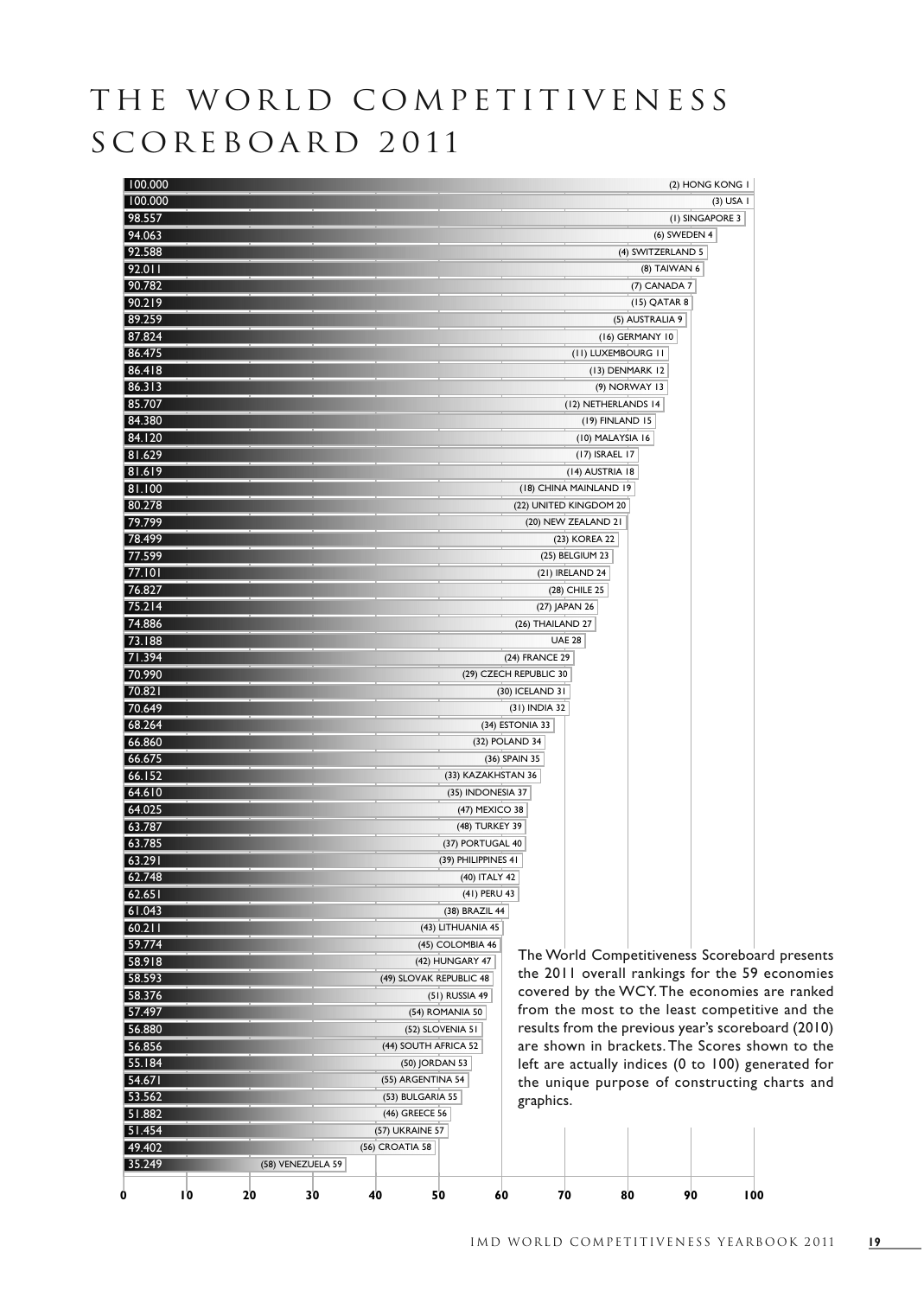

Extent to which basic, technological, scientific and human resources meet the needs of business

| 0                | 10                                | 20                                   | 30                                 | 40                                | 50                                        | 60                     | 70                                 | 80            | 90 | 100 |
|------------------|-----------------------------------|--------------------------------------|------------------------------------|-----------------------------------|-------------------------------------------|------------------------|------------------------------------|---------------|----|-----|
|                  |                                   |                                      |                                    |                                   |                                           |                        |                                    |               |    |     |
| 87.588           |                                   |                                      |                                    |                                   |                                           |                        |                                    | $(I)$ USA $I$ |    |     |
| 81.204           |                                   |                                      |                                    |                                   |                                           |                        |                                    | (2) SWEDEN 2  |    |     |
| 79.946           |                                   |                                      |                                    |                                   |                                           |                        | (5) DENMARK 3                      |               |    |     |
| 79.619           |                                   |                                      |                                    |                                   |                                           |                        | (3) SWITZERLAND 4                  |               |    |     |
| 78.024           |                                   |                                      |                                    |                                   |                                           |                        | (4) CANADA 5                       |               |    |     |
| 78.016           |                                   |                                      |                                    |                                   |                                           |                        | (6) FINLAND 6                      |               |    |     |
| 76.842           |                                   |                                      |                                    |                                   |                                           |                        | (8) GERMANY 7                      |               |    |     |
| 76.133           |                                   |                                      |                                    |                                   |                                           |                        | (7) NORWAY 8                       |               |    |     |
| 73.492           |                                   |                                      |                                    |                                   |                                           |                        | (9) ICELAND 9                      |               |    |     |
| 72.167<br>71.674 |                                   |                                      |                                    |                                   |                                           |                        | (II) SINGAPORE 10<br>(13) JAPAN 11 |               |    |     |
| 71.538           |                                   |                                      |                                    |                                   |                                           | (12) NETHERLANDS 12    |                                    |               |    |     |
| 71.391           |                                   |                                      |                                    |                                   |                                           |                        | (10) AUSTRIA 13                    |               |    |     |
| 70.817           |                                   |                                      |                                    |                                   |                                           | (18) AUSTRALIA 14      |                                    |               |    |     |
| 70.195           |                                   |                                      |                                    |                                   |                                           |                        | (16) ISRAEL 15                     |               |    |     |
| 69.423           |                                   |                                      |                                    |                                   |                                           | (17) TAIWAN 16         |                                    |               |    |     |
| 67.939           |                                   |                                      |                                    |                                   |                                           | (15) UNITED KINGDOM 17 |                                    |               |    |     |
| 67.373           |                                   |                                      |                                    |                                   |                                           | (14) FRANCE 18         |                                    |               |    |     |
| 67.032           |                                   |                                      |                                    |                                   |                                           | (19) BELGIUM 19        |                                    |               |    |     |
| 66.561           |                                   |                                      |                                    |                                   |                                           | (20) KOREA 20          |                                    |               |    |     |
| 64.176<br>62.780 |                                   |                                      |                                    |                                   |                                           | (23) HONG KONG 21      |                                    |               |    |     |
| 62.382           |                                   |                                      |                                    |                                   | (21) LUXEMBOURG 22<br>(22) NEW ZEALAND 23 |                        |                                    |               |    |     |
| 61.306           |                                   |                                      |                                    |                                   |                                           | (24) IRELAND 24        |                                    |               |    |     |
| 56.558           |                                   |                                      |                                    |                                   | (29) PORTUGAL 25                          |                        |                                    |               |    |     |
| 55.224           |                                   |                                      |                                    |                                   | (28) SPAIN 26                             |                        |                                    |               |    |     |
| 53.678           |                                   |                                      |                                    |                                   | (25) MALAYSIA 27                          |                        |                                    |               |    |     |
| 53.125           |                                   |                                      |                                    | (31) CHINA MAINLAND 28            |                                           |                        |                                    |               |    |     |
| 51.763           |                                   |                                      |                                    | (26) CZECH REPUBLIC 29            |                                           |                        |                                    |               |    |     |
| 50.530           |                                   |                                      |                                    |                                   | (32) ITALY 30                             |                        |                                    |               |    |     |
| 47.323           |                                   |                                      |                                    | (34) SLOVENIA 31                  |                                           |                        |                                    |               |    |     |
| 47.079<br>46.495 |                                   |                                      |                                    | (33) GREECE 32<br>(27) ESTONIA 33 |                                           |                        |                                    |               |    |     |
| 45.852           |                                   |                                      |                                    | (36) POLAND 34                    |                                           |                        |                                    |               |    |     |
| 44.908           |                                   |                                      |                                    | (35) HUNGARY 35                   |                                           |                        |                                    |               |    |     |
| 44.460           |                                   |                                      |                                    | (30) LITHUANIA 36                 |                                           |                        |                                    |               |    |     |
| 40.758           |                                   |                                      | (37) QATAR 37                      |                                   |                                           |                        |                                    |               |    |     |
| 40.385           |                                   |                                      | (38) RUSSIA 38                     |                                   |                                           |                        |                                    |               |    |     |
| 39.632           |                                   |                                      |                                    | <b>UAE 39</b>                     |                                           |                        |                                    |               |    |     |
| 38.404           |                                   |                                      | (44) CHILE 40                      |                                   |                                           |                        |                                    |               |    |     |
| 37.717           |                                   |                                      | (40) SLOVAK REPUBLIC 41            |                                   |                                           |                        |                                    |               |    |     |
| 35.459<br>35.177 |                                   |                                      | (43) ROMANIA 42<br>(42) CROATIA 43 |                                   |                                           |                        |                                    |               |    |     |
| 33.795           |                                   |                                      | (45) TURKEY 44                     |                                   |                                           |                        |                                    |               |    |     |
| 32.396           |                                   | (47) ARGENTINA 45                    |                                    |                                   |                                           |                        |                                    |               |    |     |
| 30.705           |                                   | (39) KAZAKHSTAN 46                   |                                    |                                   |                                           |                        |                                    |               |    |     |
| 30.694           |                                   | $(46)$ THAILAND 47                   |                                    |                                   |                                           |                        |                                    |               |    |     |
| 30.402           |                                   | (41) UKRAINE 48                      |                                    |                                   |                                           |                        |                                    |               |    |     |
| 29.232           |                                   | (50) MEXICO 49                       |                                    |                                   |                                           |                        |                                    |               |    |     |
| 29.079           |                                   | (54) INDIA 50                        |                                    |                                   |                                           |                        |                                    |               |    |     |
| 29.002           |                                   | (49) BRAZIL 51                       |                                    |                                   |                                           |                        |                                    |               |    |     |
| 28.031           |                                   | (52) JORDAN 52                       |                                    |                                   |                                           |                        |                                    |               |    |     |
| 27.906<br>26.356 |                                   | (48) BULGARIA 53<br>(53) COLOMBIA 54 |                                    |                                   |                                           |                        |                                    |               |    |     |
| 22.487           |                                   | (55) INDONESIA 55                    |                                    |                                   |                                           |                        |                                    |               |    |     |
|                  | 21.871 (51) SOUTH AFRICA 56       |                                      |                                    |                                   |                                           |                        |                                    |               |    |     |
|                  | <b>21.108</b> (56) PHILIPPINES 57 |                                      |                                    |                                   |                                           |                        |                                    |               |    |     |
| 18.528           | (57) PERU 58                      |                                      |                                    |                                   |                                           |                        |                                    |               |    |     |
|                  | 17.277 (58) VENEZUELA 59          |                                      |                                    |                                   |                                           |                        |                                    |               |    |     |

(2010 rankings are in brackets)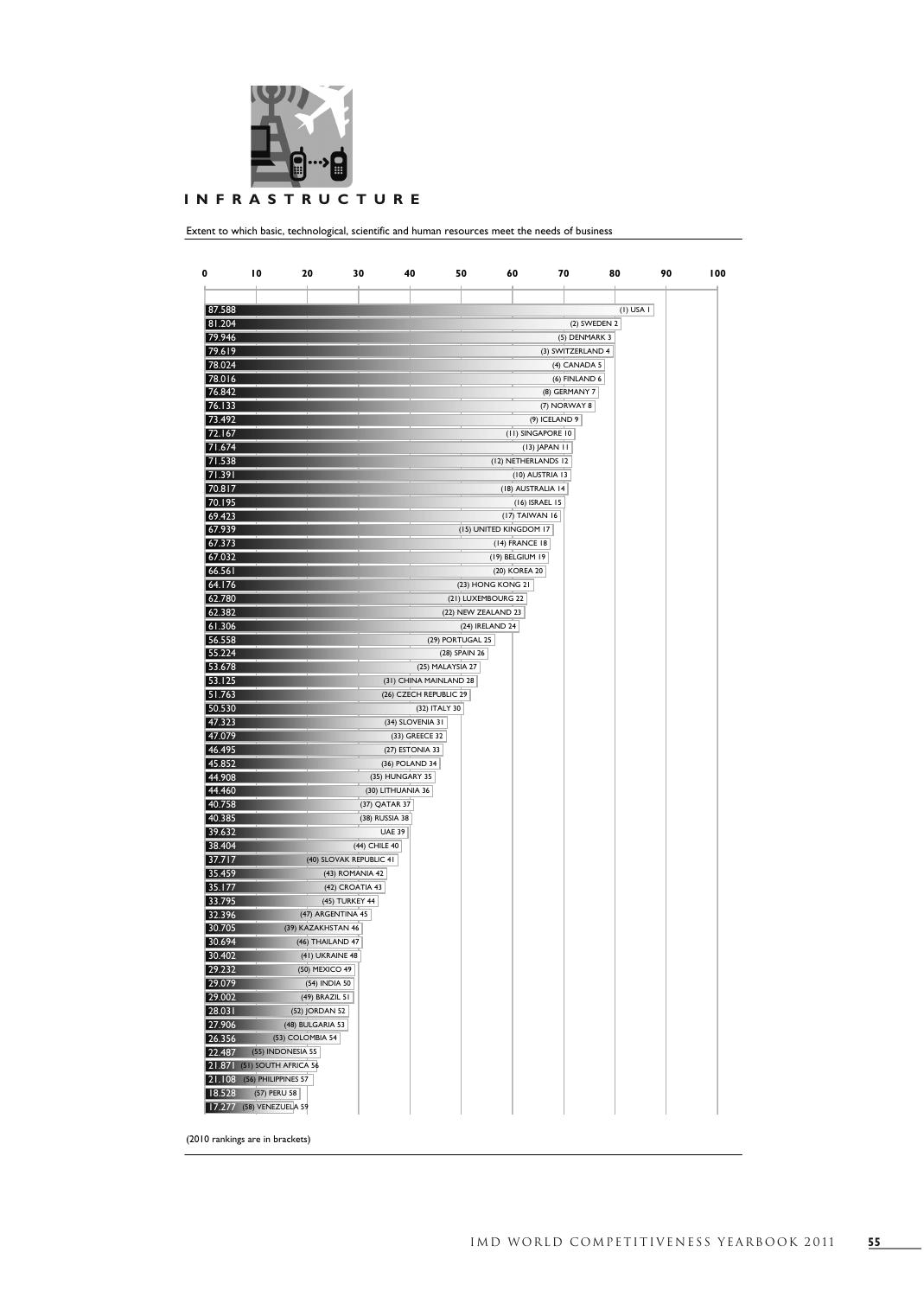

## **GOVERNMENT EFFICIENCY**

Extent to which government policies are conducive to competitiveness

| 0                | 10                       | 20                     | 30                      | 40                     | 50<br>60            |                   | 70              | 80              | 90 | 100 |
|------------------|--------------------------|------------------------|-------------------------|------------------------|---------------------|-------------------|-----------------|-----------------|----|-----|
|                  |                          |                        |                         |                        |                     |                   |                 |                 |    |     |
|                  |                          |                        |                         |                        |                     |                   |                 |                 |    |     |
| 87.623           |                          |                        |                         |                        |                     |                   |                 | (I) HONG KONG I |    |     |
| 79.820           |                          |                        |                         |                        |                     |                   | (2) SINGAPORE 2 |                 |    |     |
| 76.224           |                          |                        |                         |                        |                     | (3) SWITZERLAND 3 |                 |                 |    |     |
| 73.655           |                          |                        |                         |                        |                     |                   | UAE 4           |                 |    |     |
| 68.887           |                          |                        |                         |                        |                     | (13) SWEDEN 5     |                 |                 |    |     |
| 67.987<br>67.539 |                          |                        |                         |                        |                     | (8) QATAR 6       |                 |                 |    |     |
| 67.461           |                          |                        |                         |                        |                     | (4) AUSTRALIA 7   |                 |                 |    |     |
| 66.040           |                          |                        |                         |                        | (5) NEW ZEALAND 8   | (10) CANADA 9     |                 |                 |    |     |
| 65.979           |                          |                        |                         |                        |                     | (6) TAIWAN 10     |                 |                 |    |     |
| 65.149           |                          |                        |                         |                        | (7) NORWAY II       |                   |                 |                 |    |     |
| 64.862           |                          |                        |                         |                        | (14) CHILE 12       |                   |                 |                 |    |     |
| 63.374           |                          |                        |                         |                        | (II) DENMARK 13     |                   |                 |                 |    |     |
| 63.259           |                          |                        |                         |                        | (15) FINLAND 14     |                   |                 |                 |    |     |
| 61.083           |                          |                        |                         |                        | (12) LUXEMBOURG 15  |                   |                 |                 |    |     |
| 60.812           |                          |                        |                         |                        | (16) ISRAEL 16      |                   |                 |                 |    |     |
| 60.617           |                          |                        |                         |                        | (9) MALAYSIA 17     |                   |                 |                 |    |     |
| 60.377           |                          |                        |                         |                        | (17) NETHERLANDS 18 |                   |                 |                 |    |     |
| 59.327           |                          |                        |                         |                        | (22) USA 19         |                   |                 |                 |    |     |
| 58.518           |                          |                        |                         |                        | (24) ESTONIA 20     |                   |                 |                 |    |     |
| 55.810           |                          |                        |                         | (20) KAZAKHSTAN 21     |                     |                   |                 |                 |    |     |
| 55.595           |                          |                        |                         |                        | (26) KOREA 22       |                   |                 |                 |    |     |
| 54.786           |                          |                        |                         | (18) THAILAND 23       |                     |                   |                 |                 |    |     |
| 53.941           |                          |                        |                         | (28) GERMANY 24        |                     |                   |                 |                 |    |     |
| 53.652           |                          |                        |                         | (23) INDONESIA 25      |                     |                   |                 |                 |    |     |
| 53.489           |                          |                        |                         | (29) UNITED KINGDOM 26 |                     |                   |                 |                 |    |     |
| 53.398           |                          |                        |                         | (27) AUSTRIA 27        |                     |                   |                 |                 |    |     |
| 52.581           |                          |                        |                         | (33) CZECH REPUBLIC 28 |                     |                   |                 |                 |    |     |
| 50.801           |                          |                        |                         | (30) INDIA 29          |                     |                   |                 |                 |    |     |
| 49.659           |                          |                        |                         | (19) IRELAND 30        |                     |                   |                 |                 |    |     |
| 48.186           |                          |                        |                         | (39) JORDAN 31         |                     |                   |                 |                 |    |     |
| 47.775           |                          |                        | (21) SOUTH AFRICA 32    |                        |                     |                   |                 |                 |    |     |
| 47.670           |                          |                        | (25) CHINA MAINLAND 33  |                        |                     |                   |                 |                 |    |     |
| 47.540           |                          |                        |                         | (47) TURKEY 34         |                     |                   |                 |                 |    |     |
| 46.387           |                          |                        |                         | (36) POLAND 35         |                     |                   |                 |                 |    |     |
| 46.358<br>46.289 |                          |                        |                         | (35) PERU 36           |                     |                   |                 |                 |    |     |
| 46.132           |                          |                        | (31) PHILIPPINES 37     | (45) SPAIN 38          |                     |                   |                 |                 |    |     |
| 45.789           |                          |                        |                         | (43) BELGIUM 39        |                     |                   |                 |                 |    |     |
| 45.573           |                          |                        | (48) ICELAND 40         |                        |                     |                   |                 |                 |    |     |
| 44.271           |                          |                        | (32) BULGARIA 41        |                        |                     |                   |                 |                 |    |     |
| 43.565           |                          |                        | (41) SLOVAK REPUBLIC 42 |                        |                     |                   |                 |                 |    |     |
| 42.600           |                          |                        | (46) MEXICO 43          |                        |                     |                   |                 |                 |    |     |
| 41.261           |                          |                        | (42) FRANCE 44          |                        |                     |                   |                 |                 |    |     |
| 40.708           |                          |                        | (38) COLOMBIA 45        |                        |                     |                   |                 |                 |    |     |
| 40.442           |                          |                        | (40) RUSSIA 46          |                        |                     |                   |                 |                 |    |     |
| 40.409           |                          |                        | $(34)$ LITHUANIA 4/     |                        |                     |                   |                 |                 |    |     |
| 40.116           |                          |                        | (44) PORTUGAL 48        |                        |                     |                   |                 |                 |    |     |
| 39.331           |                          |                        | (50) ROMANIA 49         |                        |                     |                   |                 |                 |    |     |
| 39.016           |                          |                        | (37) JAPAN 50           |                        |                     |                   |                 |                 |    |     |
| 35.690           |                          |                        | (49) ITALY 51           |                        |                     |                   |                 |                 |    |     |
| 35.496           |                          | (51) HUNGARY 52        |                         |                        |                     |                   |                 |                 |    |     |
| 34.230           |                          | (53) SLOVENIA 53       |                         |                        |                     |                   |                 |                 |    |     |
| 30.184           |                          | (55) CROATIA 54        |                         |                        |                     |                   |                 |                 |    |     |
| 29.449           |                          | (52) BRAZIL 55         |                         |                        |                     |                   |                 |                 |    |     |
| 28.889           |                          | (54) GREECE 56         |                         |                        |                     |                   |                 |                 |    |     |
| 27.566           |                          | (57) ARGENTINA 57      |                         |                        |                     |                   |                 |                 |    |     |
| 25.388           |                          | <b>(56) UKRAINE 58</b> |                         |                        |                     |                   |                 |                 |    |     |
|                  | 19.839 (58) VENEZUELA 59 |                        |                         |                        |                     |                   |                 |                 |    |     |

(2010 rankings are in brackets)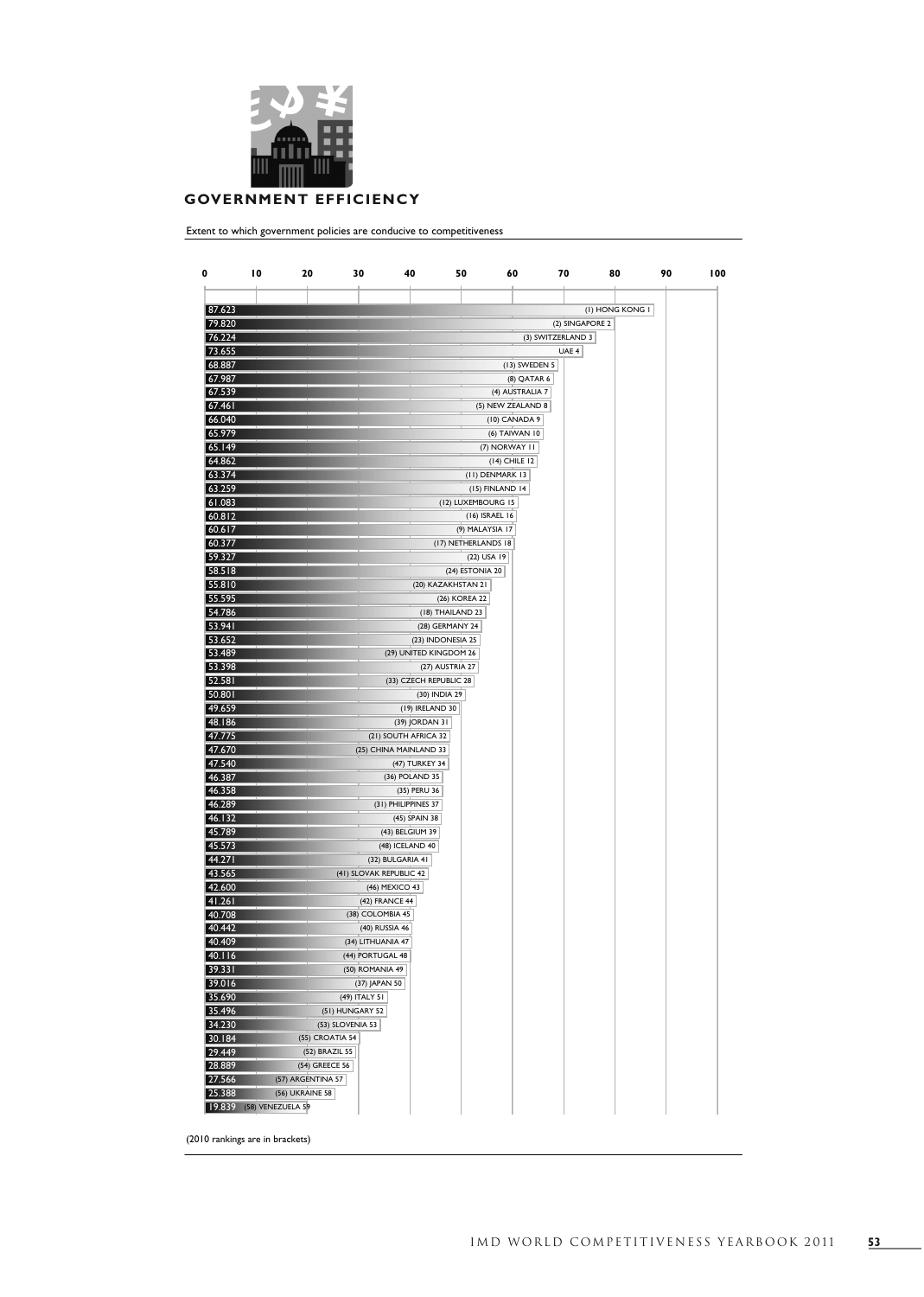

## **ECONOMIC PERFORMANCE**

Macro-economic evaluation of the domestic economy

|                  |                         |                      | 30                | 40                     | 50                     | 60                | 70              |                      |             | 90<br>100   |
|------------------|-------------------------|----------------------|-------------------|------------------------|------------------------|-------------------|-----------------|----------------------|-------------|-------------|
|                  |                         |                      |                   |                        |                        |                   |                 |                      |             |             |
| 100.000          |                         |                      |                   |                        |                        |                   |                 |                      |             | $(I)$ USA I |
| 95.014           |                         |                      |                   |                        |                        |                   |                 |                      | (2) QATAR 2 |             |
| 83.772           |                         |                      |                   |                        |                        |                   |                 | (3) CHINA MAINLAND 3 |             |             |
| 82.116<br>79.800 |                         |                      |                   |                        |                        |                   |                 | (4) HONG KONG 4      |             |             |
|                  |                         |                      |                   |                        |                        |                   | (5) SINGAPORE 5 |                      |             |             |
| 72.670<br>71.444 |                         |                      |                   |                        |                        |                   | (9) GERMANY 6   |                      |             |             |
|                  |                         |                      |                   |                        |                        | (8) MALAYSIA 7    |                 |                      |             |             |
| 71.155           |                         |                      |                   |                        |                        | (16) TAIWAN 8     |                 |                      |             |             |
| 68.636           |                         |                      |                   |                        |                        | (II) LUXEMBOURG 9 |                 |                      |             |             |
| 68.099           |                         |                      |                   |                        |                        | (6) THAILAND 10   |                 |                      |             |             |
| 65.255           |                         |                      |                   |                        |                        | (15) SWEDEN 11    |                 |                      |             |             |
| 64.755           |                         |                      |                   |                        | (12) CANADA 12         |                   |                 |                      |             |             |
| 63.934           |                         |                      |                   |                        | (7) AUSTRALIA 13       |                   |                 |                      |             |             |
| 62.354           |                         |                      |                   |                        | (23) UNITED KINGDOM 14 |                   |                 |                      |             |             |
| 62.198           |                         |                      |                   |                        | (10) SWITZERLAND 15    |                   |                 |                      |             |             |
| 60.435           |                         |                      |                   |                        | (25) MEXICO 16         |                   |                 |                      |             |             |
| 60.205           |                         |                      |                   |                        | (26) CHILE 17          |                   |                 |                      |             |             |
| 59.785           |                         |                      |                   |                        | (20) INDIA 18          |                   |                 |                      |             |             |
| 59.708           |                         |                      |                   |                        | (14) NETHERLANDS 19    |                   |                 |                      |             |             |
| 58.995           |                         |                      |                   |                        | (28) PERU 20           |                   |                 |                      |             |             |
| 57.689           |                         |                      |                   |                        | <b>UAE 21</b>          |                   |                 |                      |             |             |
| 57.533           |                         |                      |                   |                        | (17) FRANCE 22         |                   |                 |                      |             |             |
| 57.216           |                         |                      |                   |                        | (13) BELGIUM 23        |                   |                 |                      |             |             |
| 56.908           |                         |                      |                   |                        | (18) AUSTRIA 24        |                   |                 |                      |             |             |
| 52.412           |                         |                      |                   | (21) KOREA 25          |                        |                   |                 |                      |             |             |
| 51.776           |                         |                      |                   | (19) NORWAY 26         |                        |                   |                 |                      |             |             |
| 50.862           |                         |                      |                   | (39) JAPAN 27          |                        |                   |                 |                      |             |             |
| 50.536           |                         |                      |                   | (22) IRELAND 28        |                        |                   |                 |                      |             |             |
| 50.533           |                         |                      |                   | (34) PHILIPPINES 29    |                        |                   |                 |                      |             |             |
| 49.971           |                         |                      |                   | (37) BRAZIL 30         |                        |                   |                 |                      |             |             |
| 49.683           |                         |                      |                   | (24) POLAND 31         |                        |                   |                 |                      |             |             |
| 49.452           |                         |                      |                   | (27) INDONESIA 32      |                        |                   |                 |                      |             |             |
| 49.335           |                         |                      |                   | (31) NEW ZEALAND 33    |                        |                   |                 |                      |             |             |
| 49.081           |                         |                      |                   | (29) CZECH REPUBLIC 34 |                        |                   |                 |                      |             |             |
| 48.552           |                         |                      |                   | (43) KAZAKHSTAN 35     |                        |                   |                 |                      |             |             |
| 48.344           |                         |                      |                   | (36) ISRAEL 36         |                        |                   |                 |                      |             |             |
| 46.036           |                         |                      |                   | (44) FINLAND 37        |                        |                   |                 |                      |             |             |
| 45.393           |                         |                      |                   | (33) ITALY 38          |                        |                   |                 |                      |             |             |
| 45.350           |                         |                      | (32) ARGENTINA 39 |                        |                        |                   |                 |                      |             |             |
| 45.272           |                         |                      | (30) DENMARK 40   |                        |                        |                   |                 |                      |             |             |
| 42.776           |                         |                      | (35) COLOMBIA 41  |                        |                        |                   |                 |                      |             |             |
| 42.410           |                         |                      | (49) RUSSIA 42    |                        |                        |                   |                 |                      |             |             |
| 40.596           |                         |                      | (42) SLOVENIA 43  |                        |                        |                   |                 |                      |             |             |
| 40.539           |                         |                      | (40) HUNGARY 44   |                        |                        |                   |                 |                      |             |             |
| 40.183           |                         |                      | (55) UKRAINE 45   |                        |                        |                   |                 |                      |             |             |
| 38.480           |                         |                      | (50) TURKEY 46    |                        |                        |                   |                 |                      |             |             |
| 37.677           |                         |                      | (41) SPAIN 47     |                        |                        |                   |                 |                      |             |             |
| 37.523           |                         |                      | (46) BULGARIA 48  |                        |                        |                   |                 |                      |             |             |
| 35.829           |                         | (47) ROMANIA 49      |                   |                        |                        |                   |                 |                      |             |             |
| 35.473           |                         | (38) PORTUGAL 50     |                   |                        |                        |                   |                 |                      |             |             |
| 35.188           |                         | (52) ESTONIA 51      |                   |                        |                        |                   |                 |                      |             |             |
| 33.447           |                         | $(51)$ ICELAND 52    |                   |                        |                        |                   |                 |                      |             |             |
| 33.166           |                         | (57) LITHUANIA 53    |                   |                        |                        |                   |                 |                      |             |             |
| 32.107           |                         | (56) SOUTH AFRICA 54 |                   |                        |                        |                   |                 |                      |             |             |
| 31.364           |                         | (45) JORDAN 55       |                   |                        |                        |                   |                 |                      |             |             |
| 29.789           |                         | (53) CROATIA 56      |                   |                        |                        |                   |                 |                      |             |             |
| 27.803           | (54) SLOVAK REPUBLIC 57 |                      |                   |                        |                        |                   |                 |                      |             |             |
| 18.946           | (48) GREECE 58          |                      |                   |                        |                        |                   |                 |                      |             |             |
|                  | VENEZUELA 59            |                      |                   |                        |                        |                   |                 |                      |             |             |